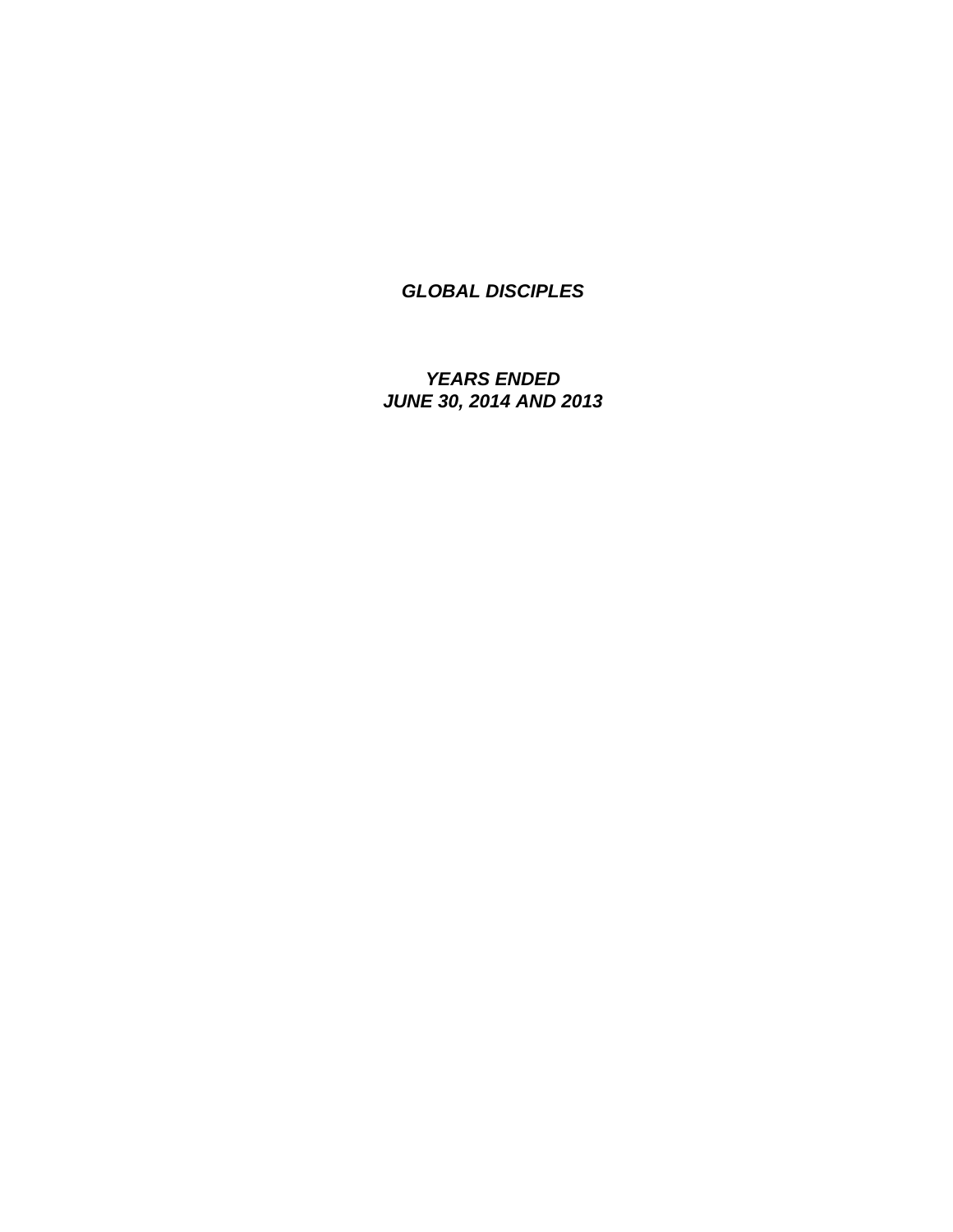

A Professional Corporation

#### Independent Auditors' Report

Board of Directors Global Disciples Lancaster, Pennsylvania

#### **Report on the Financial Statements**

We have audited the accompanying financial statements of Global Disciples (a nonprofit Organization), which comprise the statements of financial position as of June 30, 2014 and 2013, and the related statements of activities and cash flows for the years then ended and the related notes to the financial statements.

#### **Management's Responsibility for the Financial Statements**

Management is responsible for the preparation and fair presentation of these financial statements in accordance with accounting principles generally accepted in the United States of America; this includes the design, implementation and maintenance of internal control relevant to the preparation and fair presentation of financial statements that are free from material misstatement whether due to fraud or error.

#### **Auditors' Responsibility**

Our responsibility is to express an opinion on these financial statements based on our audits. We conducted our audits in accordance with auditing standards generally accepted in the United States of America. Those standards require that we plan and perform the audit to obtain reasonable assurance about whether the financial statements are free from material misstatement.

An audit involves performing procedures to obtain audit evidence about the amounts and disclosures in the financial statements. The procedures selected depend on the auditors' judgment, including the assessment of the risks of material misstatement of the financial statements, whether due to fraud or error. In making those risk assessments, the auditors consider internal control relevant to the Organization's preparation and fair presentation of the financial statements in order to design audit procedures that are appropriate in the circumstances, but not for the purpose of expressing an opinion on the effectiveness of the Organization's internal control. Accordingly, we express no such opinion. An audit also includes evaluating the appropriateness of accounting policies used and the reasonableness of significant accounting estimates made by management, as well as evaluating the overall presentation of the financial statements.

We believe that the audit evidence we have obtained is sufficient and appropriate to provide a basis for our audit opinion.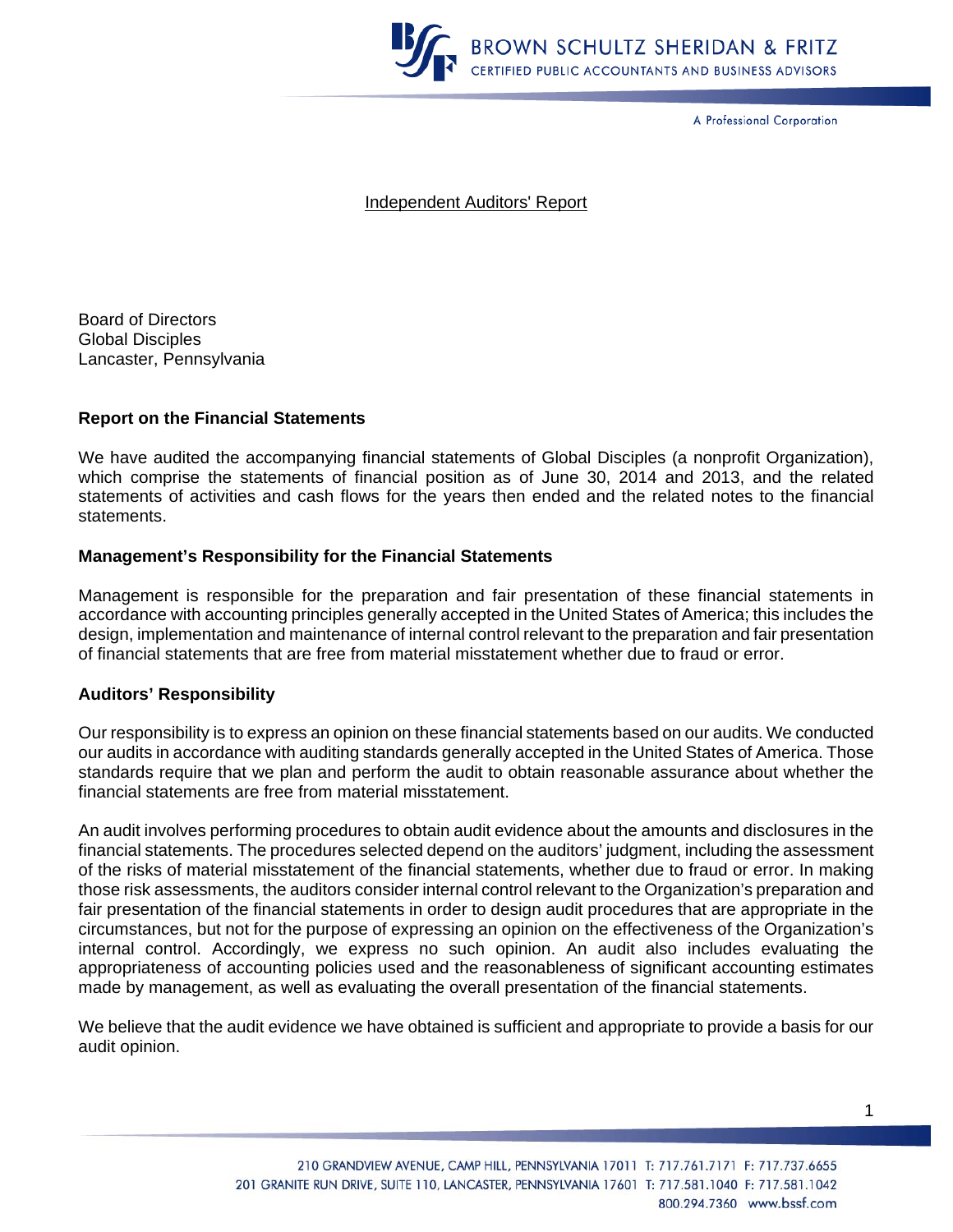### **Opinion**

In our opinion, the financial statements referred to above present fairly, in all material respects, the financial position of Global Disciples as of June 30, 2014 and 2013, and the changes in its net assets and its cash flows for the years then ended in accordance with accounting principles generally accepted in the United States of America.

Brown Schultz Skiden's Fitz

January 12, 2015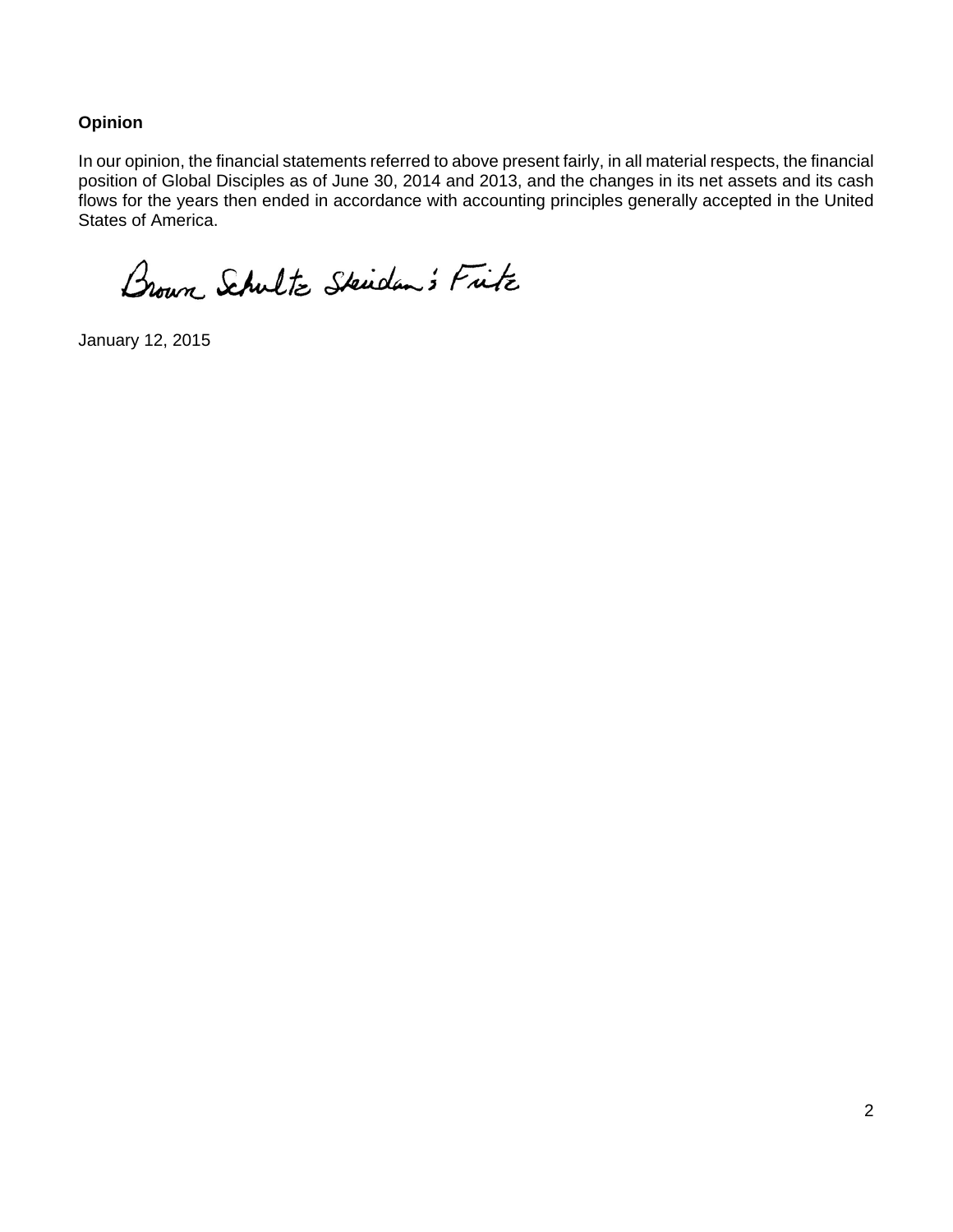### STATEMENTS OF FINANCIAL POSITION – JUNE 30, 2014 AND 2013

#### ASSETS

|                                                           | 2014          | 2013          |
|-----------------------------------------------------------|---------------|---------------|
| Cash                                                      | 504,994<br>\$ | 267,904<br>\$ |
| Receivables:                                              |               |               |
| Contributions                                             | 89,686        | 103,655       |
| Other                                                     | 8,499         | 7,576         |
| Due from related party                                    |               | 50,000        |
| Prepaid expenses                                          | 1,862         | 1,810         |
|                                                           | 605,041       | 430,945       |
| Equipment                                                 | 52,076        | 50,501        |
| Leasehold improvements                                    | 84,837        | 84,837        |
|                                                           |               |               |
|                                                           | 136,913       | 135,338       |
| Less accumulated depreciation                             | 89,404        | 92,811        |
|                                                           | 47,509        | 42,527        |
| Cash restricted for retirement of international employees | 42,082        | 39,430        |
| Security deposit                                          | 799           | 799           |
|                                                           | 42,881        | 40,229        |
| <b>Total assets</b>                                       | 695,431<br>\$ | 513,701<br>\$ |

See notes to financial statements.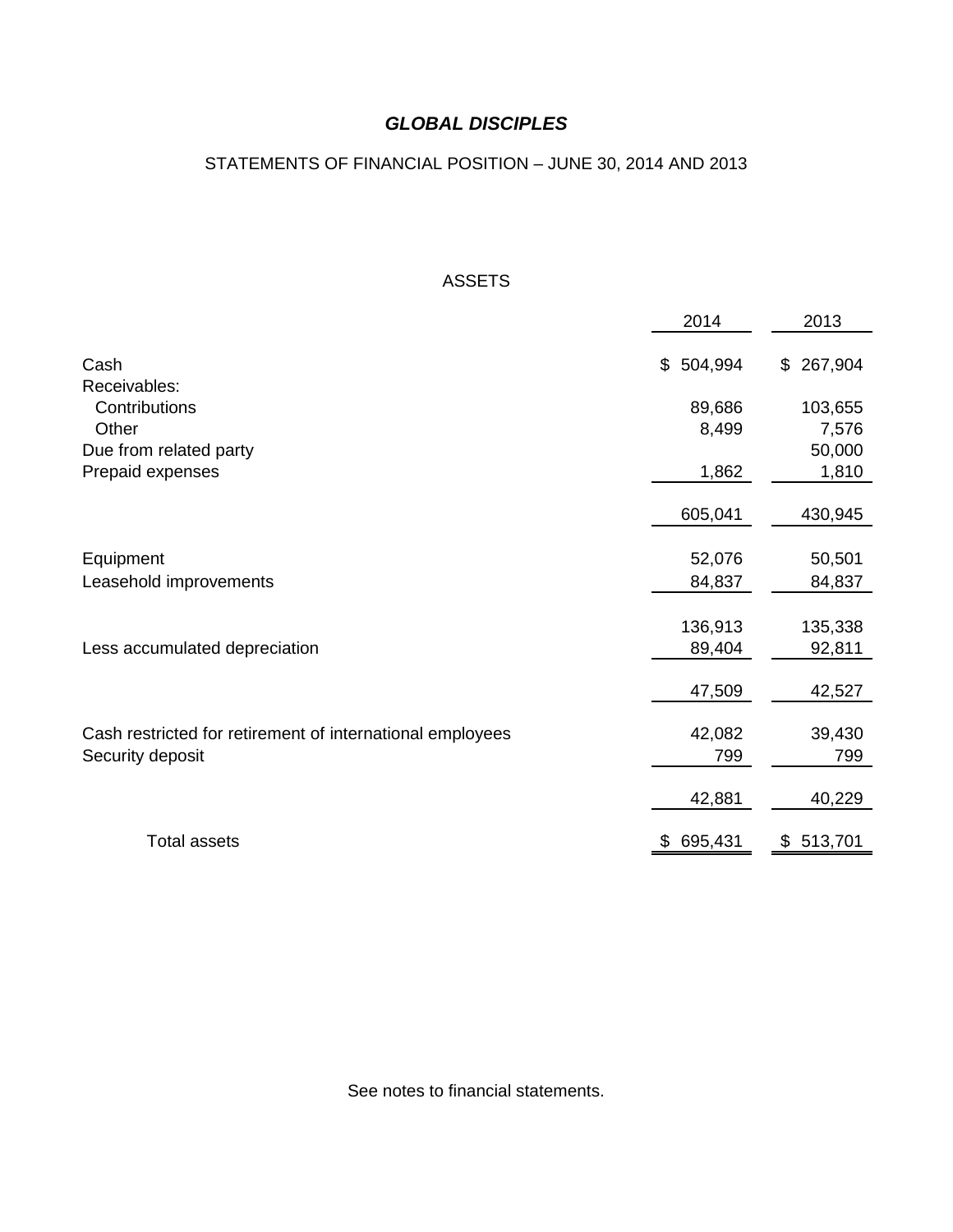# LIABILITIES AND NET ASSETS

|                                  | 2014         | 2013        |
|----------------------------------|--------------|-------------|
| Liabilities:<br>Accounts payable | \$<br>26,523 | \$<br>2,483 |
| Accrued expenses                 | 109,791      | 92,295      |
| <b>Total liabilities</b>         | 136,314      | 94,778      |
| Net assets:                      |              |             |
| Unrestricted, other              | 262,215      | 133,840     |
| Designated grant funds:          |              |             |
| <b>GDT Alliance Fund</b>         | 99,690       | 68,645      |
| Leadership Fund                  | 291          | 291         |
| <b>Missions Fund</b>             | 72,357       | 56,373      |
| <b>Lead Alliance Fund</b>        | 12,517       | 14,621      |
| <b>Generosity Fund</b>           | 12,538       | 19,962      |
|                                  |              |             |
|                                  | 459,608      | 293,732     |
| Temporarily restricted           | 99,509       | 125,191     |
|                                  |              |             |
| Total net assets                 | 559,117      | 418,923     |
| Total liabilities and net assets | \$695,431    | \$513,701   |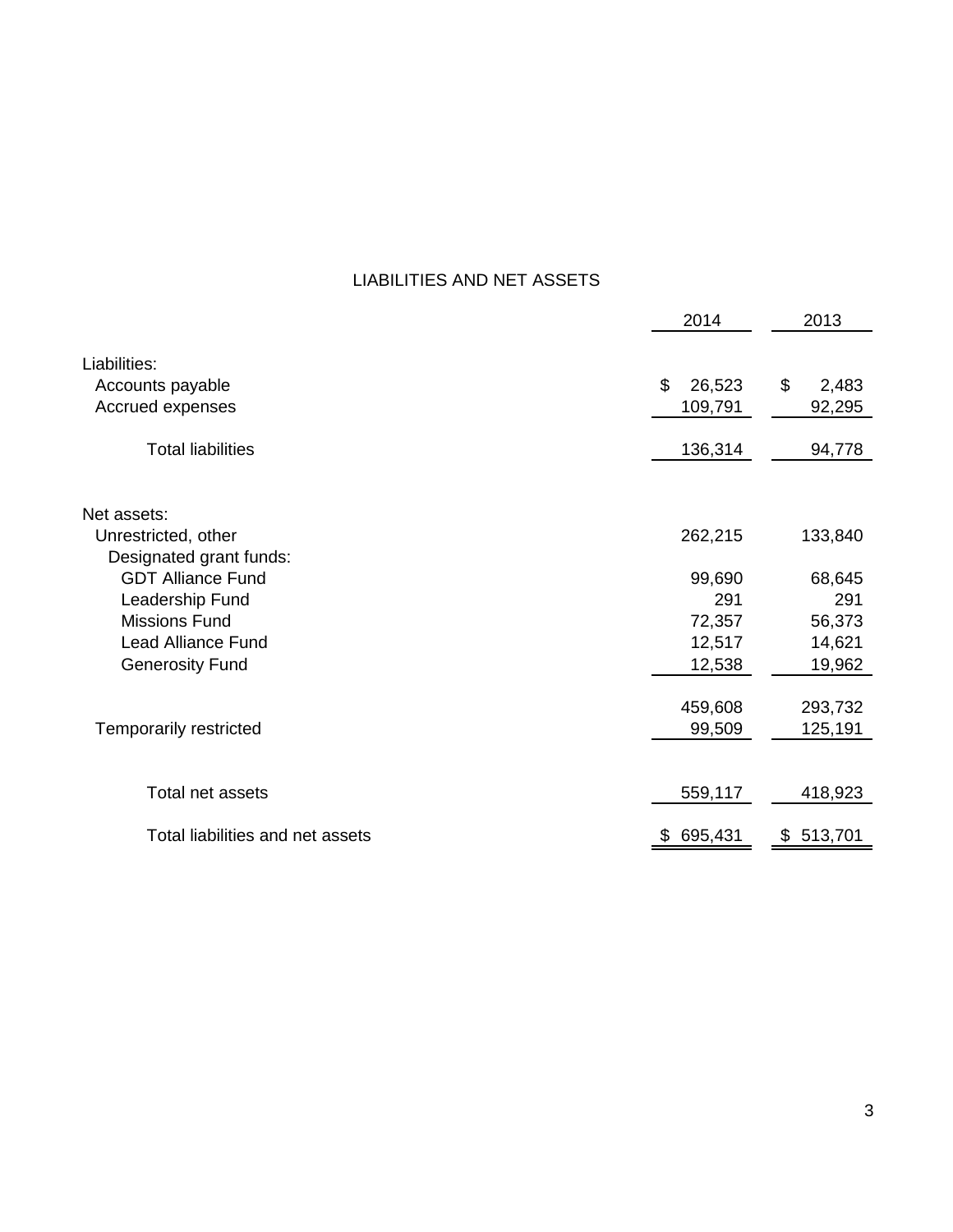# STATEMENTS OF ACTIVITIES

# YEARS ENDED JUNE 30, 2014 AND 2013

|                                              | 2014        | 2013        |
|----------------------------------------------|-------------|-------------|
|                                              |             |             |
| Changes in unrestricted net assets:          |             |             |
| Revenue and other support:<br>Contributions: |             |             |
| Grants                                       | \$1,074,898 | \$1,063,091 |
| Other                                        | 1,683,288   | 1,440,401   |
| Honorariums                                  | 1,405       | 1,575       |
| Interest income                              | 155         | 118         |
|                                              |             |             |
| Total revenue and other support              | 2,759,746   | 2,505,185   |
| Net assets released from restrictions        | 927,202     | 673,185     |
| Total unrestricted revenue and other support | 3,686,948   | 3,178,370   |
|                                              |             |             |
| Expenses:                                    |             |             |
| Program expenses:                            |             |             |
| Training and education                       | 2,302,454   | 1,997,182   |
| Network development                          | 740,384     | 751,327     |
|                                              |             |             |
| Total program expenses                       | 3,042,838   | 2,748,509   |
| Supporting services:                         |             |             |
| General and administrative                   | 186,610     | 176,631     |
| Fund-raising                                 | 291,624     | 286,234     |
|                                              |             |             |
| Total supporting expenses                    | 478,234     | 462,865     |
|                                              |             |             |
| <b>Total expenses</b>                        | 3,521,072   | 3,211,374   |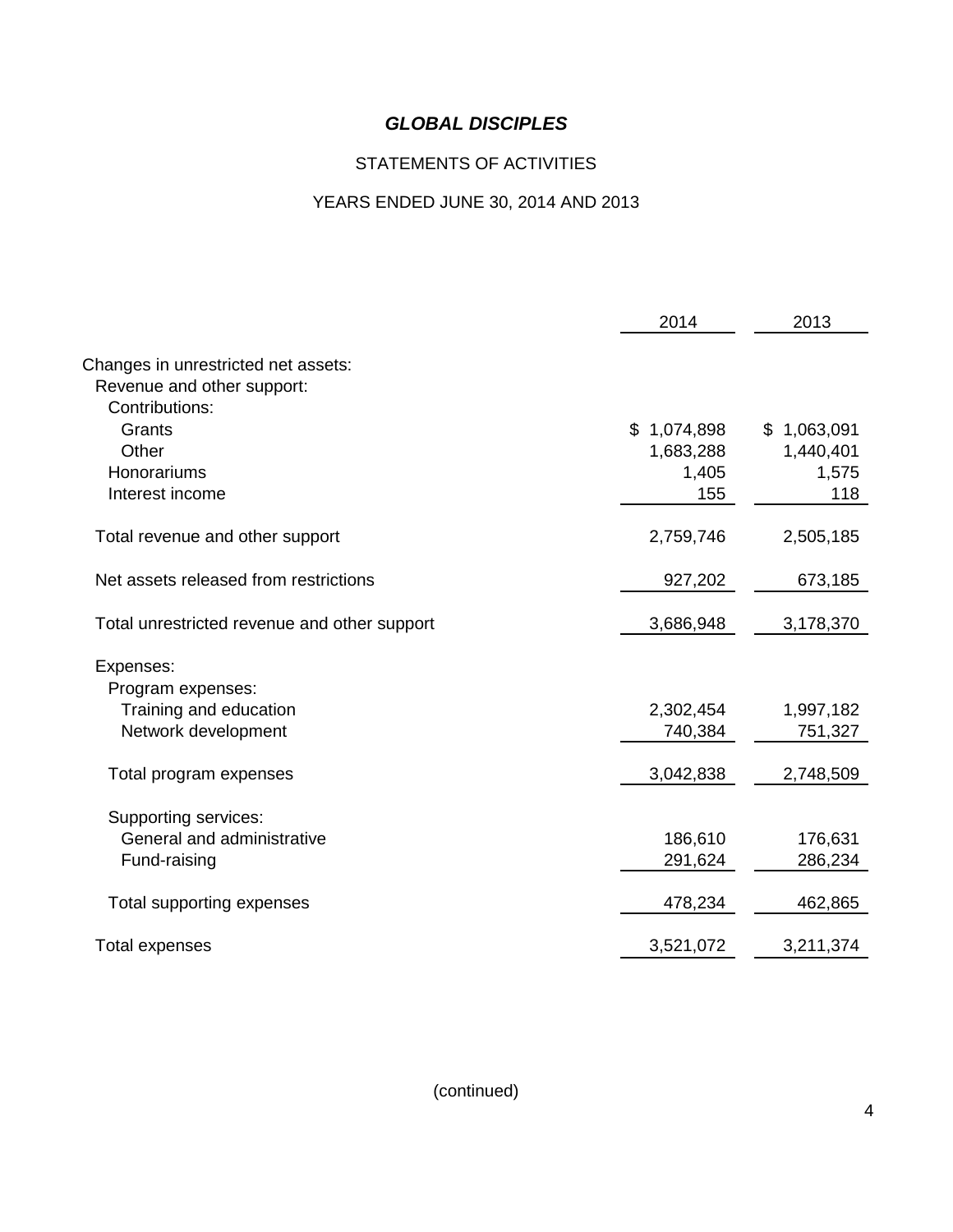# STATEMENTS OF ACTIVITIES (CONTINUED)

# YEARS ENDED JUNE 30, 2014 AND 2013

|                                                          | 2014          | 2013           |
|----------------------------------------------------------|---------------|----------------|
| Increase (decrease) in unrestricted net assets           | 165,876<br>\$ | (33,004)<br>\$ |
| Changes in temporarily restricted net assets:            |               |                |
| Contributions:                                           |               |                |
| <b>GDT Alliance</b>                                      | 282,512       | 96,707         |
| Micro-Business Development                               | 115,364       | 68,979         |
| Leadership Development                                   | 15,436        | 3,466          |
| Staff support                                            | 398,522       | 463,404        |
| Other                                                    | 89,686        | 103,655        |
| Net assets released from restrictions                    | (927,202)     | (673, 185)     |
| Increase (decrease) in temporarily restricted net assets | (25, 682)     | 63,026         |
| Increase in net assets                                   | 140,194       | 30,022         |
| Net assets:                                              |               |                |
| Beginning of year                                        | 418,923       | 388,901        |
| End of year                                              | 559,117       | 418,923        |

See notes to financial statements.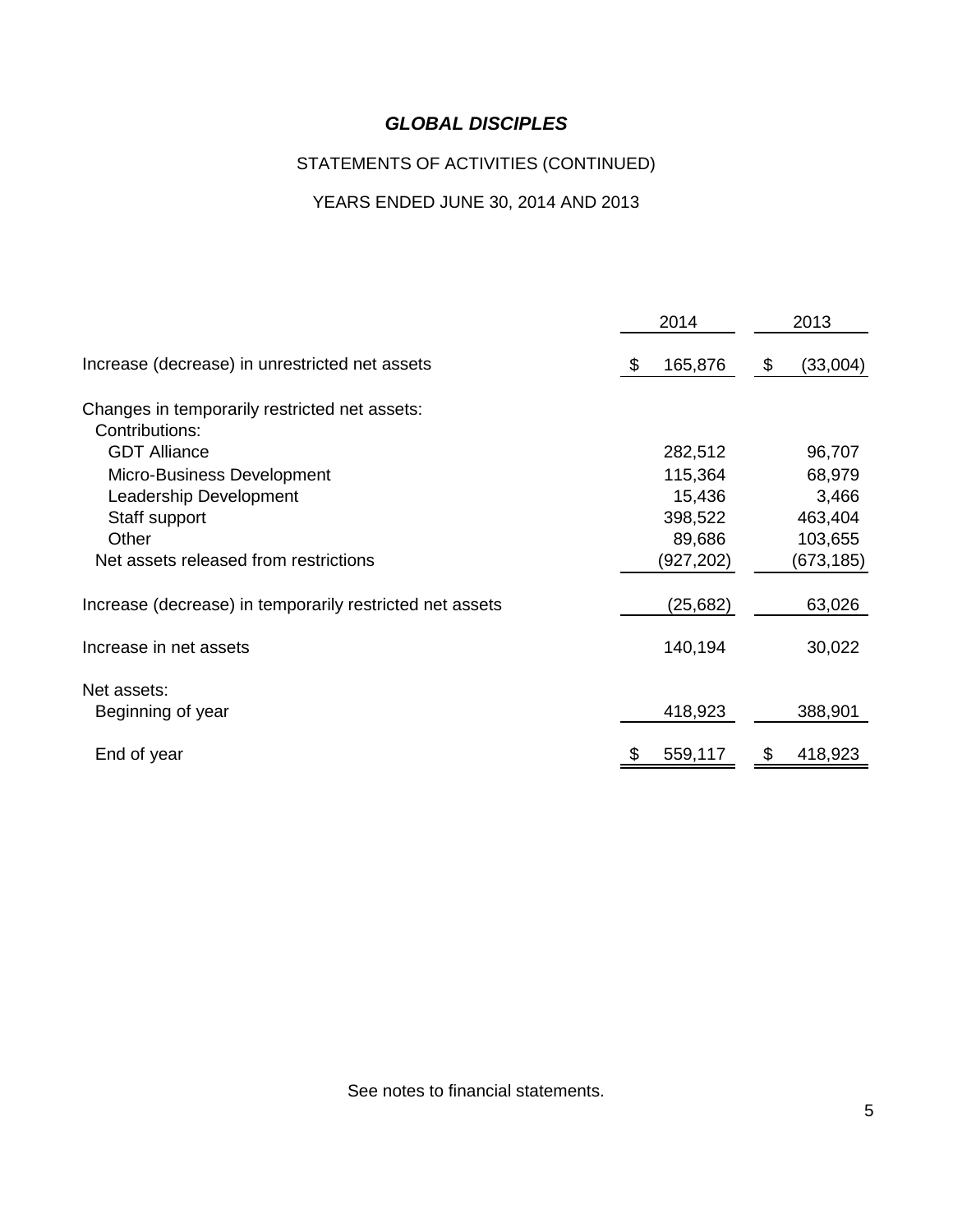## STATEMENTS OF CASH FLOWS

#### YEARS ENDED JUNE 30, 2014 AND 2013

|                                                                |                           | 2014     | 2013          |
|----------------------------------------------------------------|---------------------------|----------|---------------|
| Cash flows from operating activities:                          |                           |          |               |
| Change in net assets                                           | $\boldsymbol{\mathsf{S}}$ | 140,194  | \$<br>30,022  |
| Adjustments:                                                   |                           |          |               |
| Depreciation                                                   |                           | 9,280    | 14,243        |
| In-kind contribution received for furniture and equipment      |                           | (13,000) |               |
| Change in:                                                     |                           |          |               |
| Receivables:                                                   |                           |          |               |
| Contributions                                                  |                           | 13,969   | (64, 772)     |
| Other                                                          |                           | (923)    | (7, 576)      |
| Due from related party                                         |                           | 50,000   | 168,300       |
| Prepaid expenses                                               |                           | (52)     | 3,225         |
| Cash restricted for retirement of international employees      |                           | (2,652)  | (6, 353)      |
| Accounts payable                                               |                           | 24,040   | 2,483         |
| Accrued expenses                                               |                           | 17,496   | 29,064        |
| Total adjustments                                              |                           | 98,158   | 138,614       |
| Net cash provided by operating activities                      |                           | 238,352  | 168,636       |
| Cash flows used in investing activities, purchase of equipment |                           | (1,262)  | (9, 120)      |
| Net increase in cash                                           |                           | 237,090  | 159,516       |
| Cash:                                                          |                           |          |               |
| <b>Beginning</b>                                               |                           | 267,904  | 108,388       |
| Ending                                                         | æ.                        | 504,994  | \$<br>267,904 |
| Supplemental disclosure of cash flow information:              |                           |          |               |
| Cash paid during the year for interest,                        |                           |          |               |
| which is also interest expense                                 | \$                        | 586      | \$<br>1,343   |
| Noncash investing transactions:                                |                           |          |               |
| In-kind contributions of property and equipment                | \$                        | 13,000   |               |

See notes to financial statements.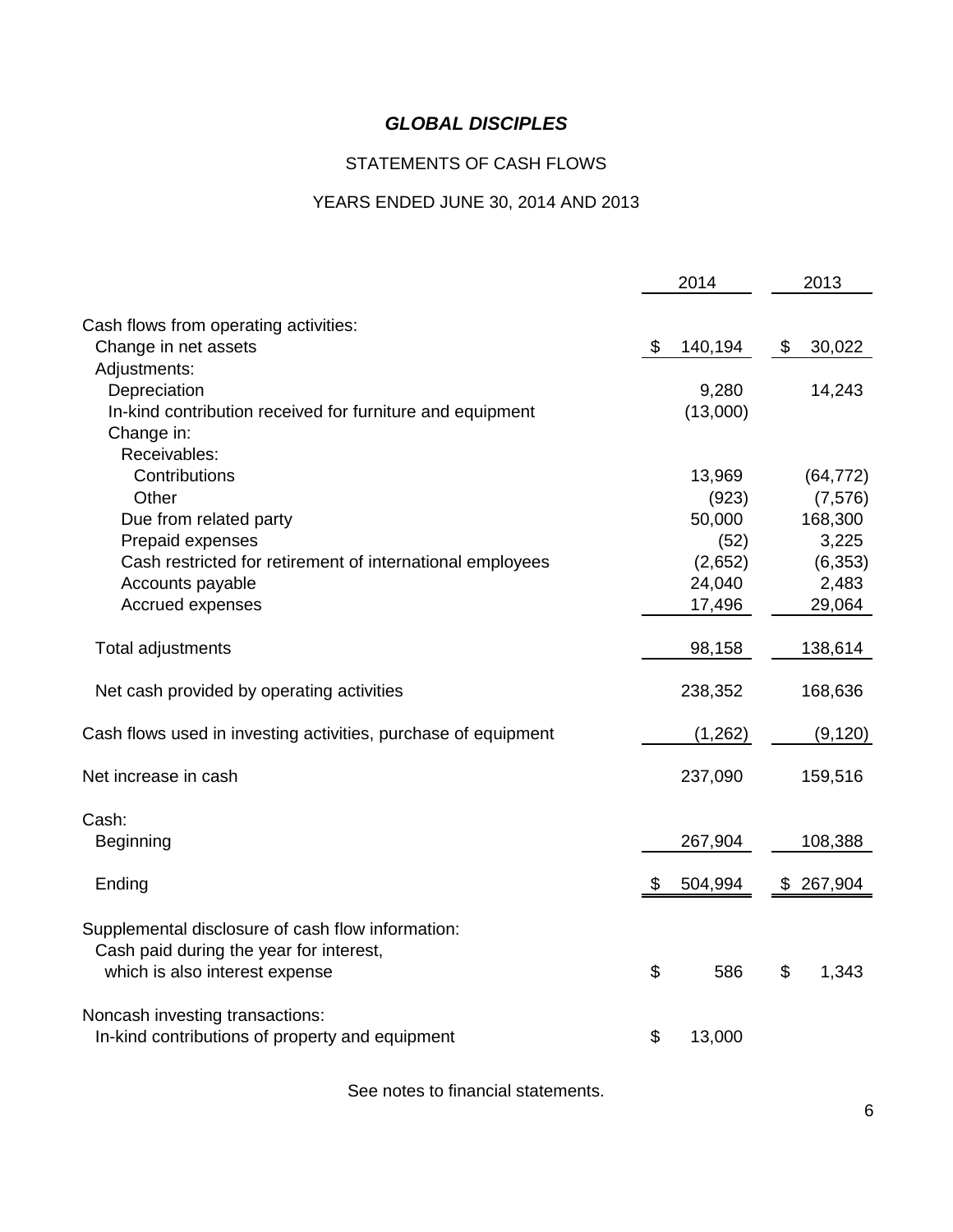#### NOTES TO FINANCIAL STATEMENTS

#### YEARS ENDED JUNE 30, 2014 AND 2013

#### **1. Description of the Organization and activities:**

*Description of the Organization:* 

 Global Disciples (the Organization) is incorporated under the Pennsylvania Nonprofit Corporation Law. Global Disciples receives support primarily from individuals and other not-for-profit organizations with a similar focus (the Alliance).

*Activities:* 

- Training and education Global Disciples links with other like-minded organizations to provide various formal and non-formal training and educational options, which equip individuals and groups with the understanding and skills necessary to relate and communicate cross-culturally, to study or work internationally or to live responsibly as global citizens.
- The 10% Funds of Global Disciples (the 10% Funds) Global Disciples has made a commitment, through these funds, to give at least 10% of all unrestricted general contributions received by Global Disciples to other organizations that have a similar focus to one of the three areas that Global Disciples has identified as priority globally: cross-cultural training, micro-business development in least advantaged areas and leadership development. The five funds discussed below receive a percentage of the 10% Funds:
	- The *GDT Alliance Fund* is the vehicle for receiving and dispersing the 10% Funds from general contributions applied toward the cross-cultural training activities of Global Disciples. Through June 30, 2014, substantially all recipients of these Grant Funds related to the GDT Alliance. All member programs of the GDT Alliance contribute 2% or more of their program budget to this fund as well. The balance of the funding of this program comes from the general fund of Global Disciples and donor restricted contributions. The funds are used as seed funds to help launch new cross-cultural training programs and for program leadership development, travel and mentoring.
	- The *Micro-Business Development Grant Fund* is the vehicle for receiving and dispersing the 10% Funds from general contributions applied toward the Global Access activities of Global Disciples. The director of this track, along with the executive director, determines what organizations with a similar focus will be the recipients of grants from this fund.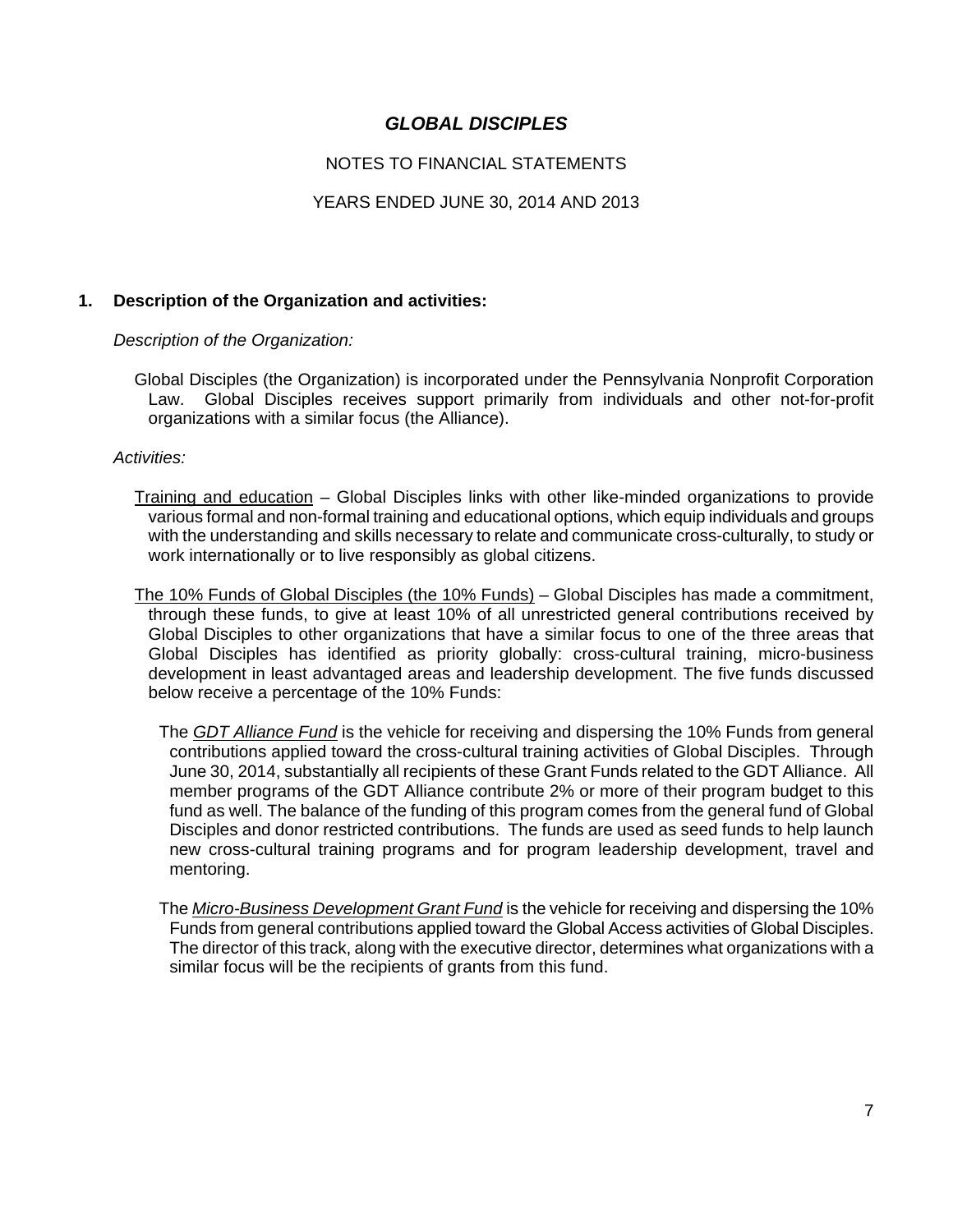#### NOTES TO FINANCIAL STATEMENTS (CONTINUED)

#### YEARS ENDED JUNE 30, 2014 AND 2013

#### **1. Description of the Organization and activities (continued):**

#### *Activities (continued):*

#### The 10% Funds of Global Disciples (continued):

 The *LEAD Alliance Fund* is the vehicle for receiving and dispersing funds provided by the member programs of the LEAD Alliance, who provide a minimum of 2% of their program budget to this fund. The funds are used to cover transportation costs for the primary leaders of candidate programs to attend training events, for mentor program leaders to visit training programs they are mentoring, for translation expenses of resource materials and to assist with the purchase of teaching aids or equipment for programs.

 The *Generosity Fund* receives a small portion of the 10% Funds which are made available for new initiatives, special projects or immediate urgent needs of organizations affiliated with the Alliance.

#### **2. Summary of significant accounting policies:**

#### *Basis of accounting:*

 The financial statements of the Organization have been prepared on the accrual basis of accounting and, accordingly, reflect all significant receivables, payables and other liabilities.

#### *Basis of presentation:*

 Financial statement presentation follows the requirements of the Financial Accounting Standards Board (FASB) as codified in FASB Accounting Standards Codification (ASC) 958, *Not-for-Profit Entities*. Under ASC 958, the Organization is required to report information regarding its financial position and activities in up to three classes of net assets: unrestricted net assets, temporarily restricted net assets and permanently restricted net assets.

#### *Use of estimates:*

 The preparation of financial statements in conformity with generally accepted accounting principles requires management to make estimates and assumptions that affect certain reported amounts and disclosures. Accordingly, actual results could differ from those estimates.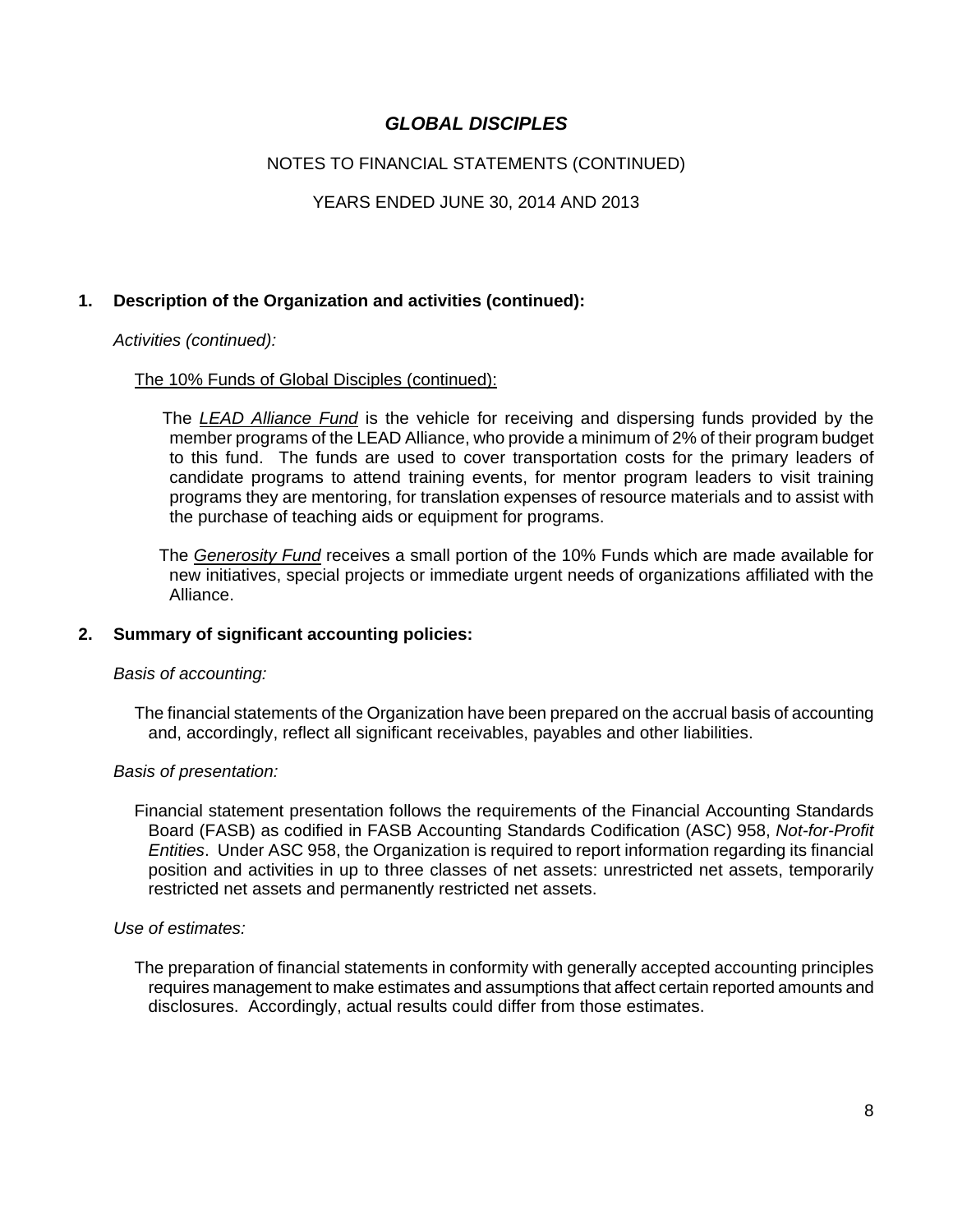#### NOTES TO FINANCIAL STATEMENTS (CONTINUED)

#### YEARS ENDED JUNE 30, 2014 AND 2013

#### **2. Summary of significant accounting policies (continued):**

#### *Concentration:*

 The Organization maintains cash balances at two financial institutions. At June 30, 2014, cash balances exceeded the Federal Deposit Insurance Corporation (FDIC) limit by \$249,528.

#### *Equipment, leasehold improvements and depreciation:*

 These assets are stated at cost, or stated fair value at date of donation, and depreciated using straight-line and accelerated methods over the estimated useful lives of the assets, which for leasehold improvements includes the optional renewal periods.

#### *Revenue recognition:*

 The Organization reports gifts of cash and other assets as restricted support if they are received with stipulations that limit the use of the donated asset. When a donor restriction expires, that is, when a stipulated time restriction ends or purpose restriction is accomplished, temporarily restricted net assets are reclassified to unrestricted net assets and reported in the statements of activities as net assets released from restrictions.

#### *Subsequent events:*

 The Organization evaluated its June 30, 2014 financial statements for subsequent events through January, 12, 2015, the date the financial statements were available to be issued. The Organization is not aware of any subsequent events which would require recognition or disclosure in the financial statements.

#### **3. Line of credit:**

 The Organization has a \$75,000 line of credit which is renewable annually. It accrues interest at 3.25% and is secured by the assets of the Organization. There was no outstanding balance at June 30, 2014 and 2013.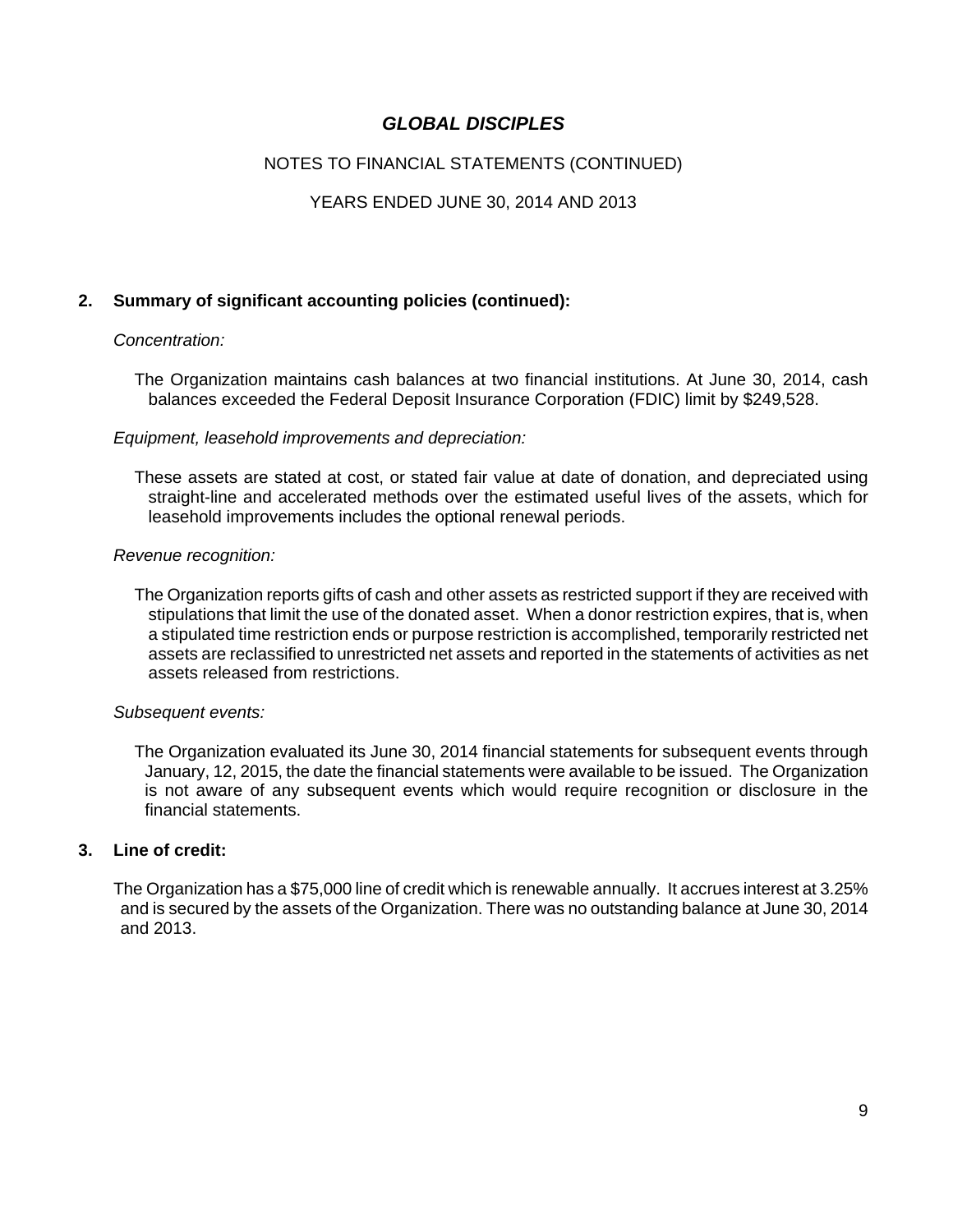#### NOTES TO FINANCIAL STATEMENTS (CONTINUED)

#### YEARS ENDED JUNE 30, 2014 AND 2013

#### **4. Retirement plan:**

 The Organization has a retirement plan which covers all employees (U.S.-based and international) meeting certain age and service requirements. Contributions to the plan are based on 8% of eligible compensation. Contributions totaled \$65,832 and \$51,007 for the years ended June 30, 2014 and 2013, respectively.

 Retirement contributions for U.S.-based employees are funded currently to a qualified defined contribution retirement plan. Retirement contributions for international employees are held as restricted cash. Interest earned on these restricted funds accrue for the benefit of the international employees until the staff member terminates employment with Global Disciples. At that time, the employee's allocated share will be forwarded to the staff member.

#### **5. Office rent:**

Rent expense totaled \$41,075 and \$37,702 for the years ended June 30, 2014 and 2013, respectively.

 The Organization rents office space under a lease agreement which calls for current monthly payments of \$1,074. The monthly rental increases by 3% in August of each year. In addition to the monthly lease, the Organization is responsible for paying the taxes, insurance and maintenance of the building. The lease contains two five-year renewal options. In August 2010, the Organization exercised the first option renewing the lease for five years.

 In August 2010, the Organization signed an agreement for additional office space. This agreement is a five-year lease, which calls for monthly payments of \$683 for the first year and will increase 3% in September of each subsequent year. This lease contains one five-year renewal option.

The future minimum lease payments under the lease agreements are as follows:

| 2015 | \$22,423 |
|------|----------|
| 2016 | 2,644    |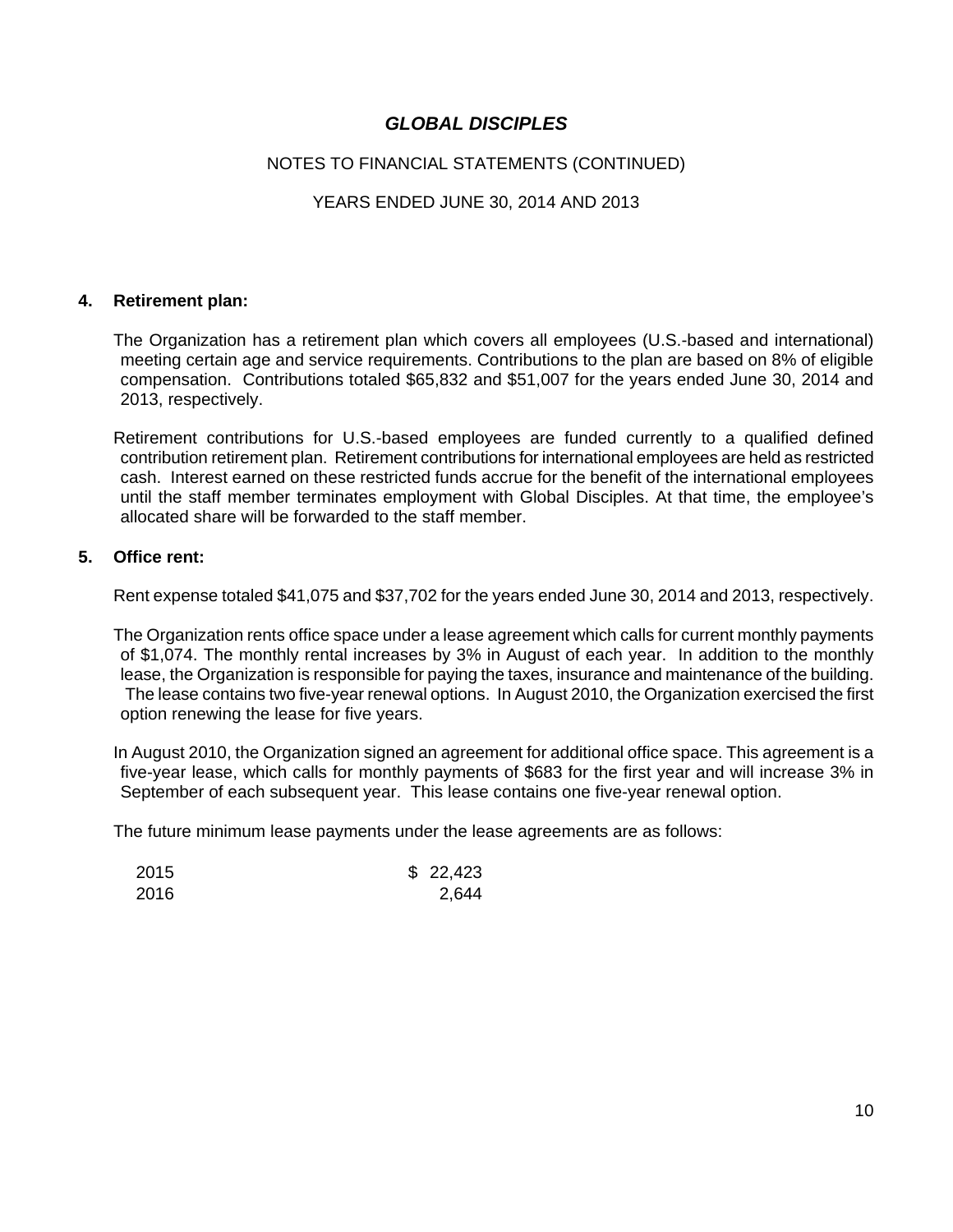#### NOTES TO FINANCIAL STATEMENTS (CONTINUED)

#### YEARS ENDED JUNE 30, 2014 AND 2013

#### **6. Temporarily restricted net assets:**

Temporarily restricted net assets are available for the following purpose or time restriction:

|                       | 2014                  | 2013                    |
|-----------------------|-----------------------|-------------------------|
| Staff support<br>Time | 9,823<br>\$<br>89,686 | 21,536<br>\$<br>103,655 |
|                       | \$99,509              | \$125,191               |

#### **7. Net assets released from restrictions:**

 Net assets were released from donor restrictions by incurring expenses satisfying the restricted purpose or as a result of the expiration of time restrictions.

|                            | 2014           | 2013           |
|----------------------------|----------------|----------------|
| Staff support              | 410,235<br>SS. | 465,150<br>\$. |
| Time                       | 103,655        | 38,883         |
| Micro-Business Development | 115,364        | 68,979         |
| Leadership Development     | 15,436         | 3,466          |
| <b>GDT Alliance</b>        | 282,512        | 96,707         |
|                            |                |                |
|                            | \$927,202      | 673,185<br>S.  |

#### **8. Related party transactions and balances:**

 The Organization has entered into an agreement with Global Disciples Foundation (the Foundation) which has a similar mission. The Organization made contributions to the Foundation totaling \$634,990 and \$649,571 for the years ended June 30, 2014 and 2013, respectively.

 In 2014, the Organization received grants from the Foundation totaling \$1,008,448. In 2013, the Organization received grants from the Foundation totaling \$995,342 of which \$50,000 is receivable from the Foundation as of June 30, 2013.